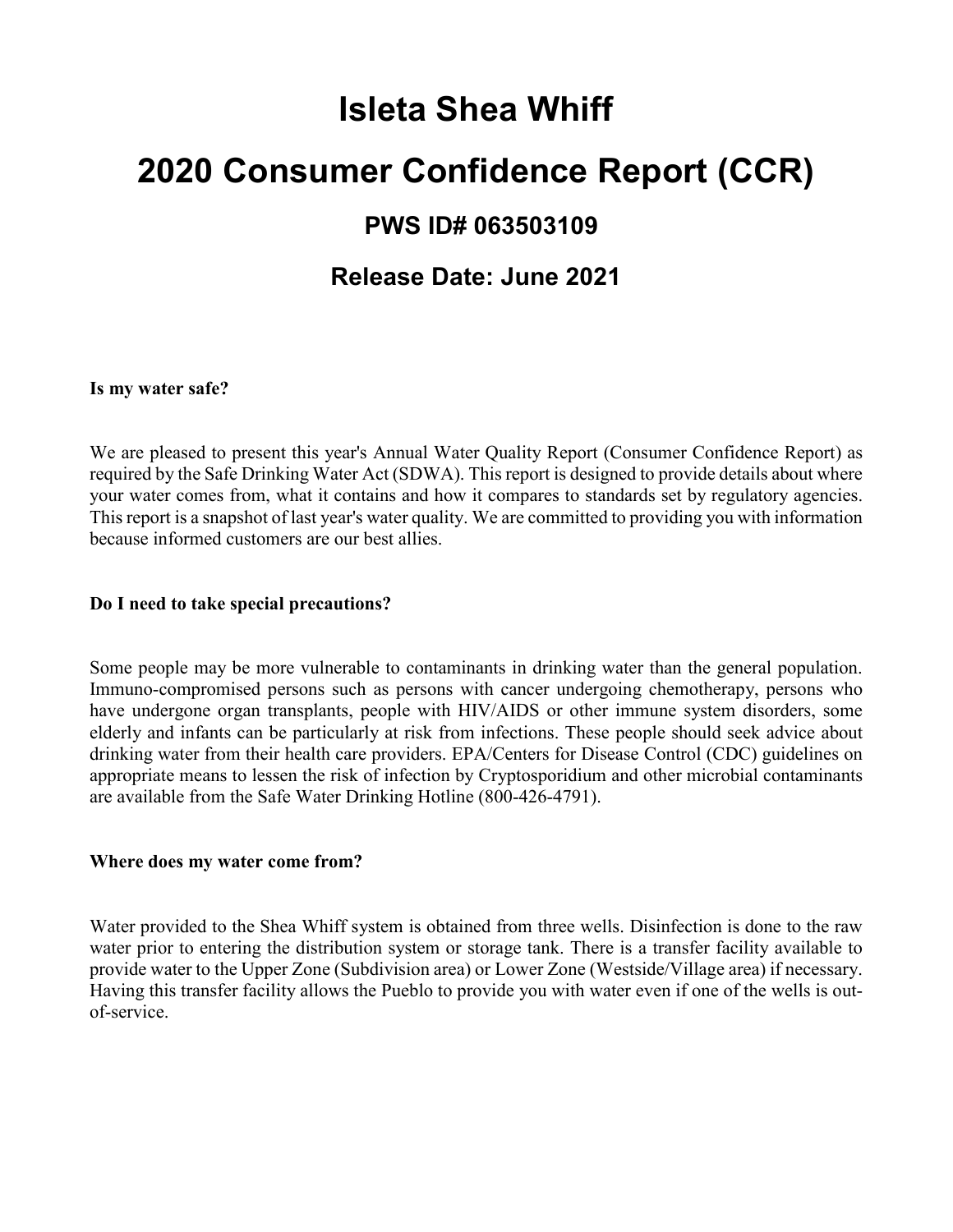#### **Source Water Assessment and its availability**

The Source Water Assessment report rated the system as a *HIGH* risk of susceptibility to potential contamination. If you would like to review the Source Water Assessment for the Shea Whiff water system (AKA Subdivision and Westside) please contact Public Works Director Edwin Jaramillo. His contact information is below.

Mr. Edwin Jaramillo Director of Public Works Pueblo of Isleta PO Box 1270 Isleta, New Mexico 87022 505-869-9781 email: Edwin.Jaramillo@isletapueblo.com

#### **Why are there contaminants in my drinking water?**

Drinking water, including bottled water, may reasonably be expected to contain at least small amounts of some contaminants. The presence of contaminants does not necessarily indicate that the water poses a health risk. More information about contaminants and potential health effects can be obtained by calling the Environmental Protection Agency's (EPA) Safe Drinking Water Hotline (800-426-4791). The sources of drinking water (both tap water and bottled water) include rivers, lakes, streams, ponds, reservoirs, springs and wells. As water travels over the surface of the land or through the ground, it dissolves naturally occurring minerals and, in some cases, radioactive material and can pick up substances resulting from the presence of animals or from human activity such as:

- **Microbial contaminants,** such as viruses and bacteria, that may come from sewage treatment plants, septic systems, agricultural livestock operations and wildlife.
- **Inorganic contaminants,** such as salts and metals, which can be naturally occurring or result from urban stormwater runoff, industrial, or domestic wastewater discharges, oil and gas production, mining, or farming.
- **Pesticides and herbicides**, which may come from a variety of sources such as agriculture, urban stormwater runoff and residential uses.
- **Organic Chemical Contaminants,** including synthetic and volatile organic chemicals, which are by-products of industrial processes and petroleum production and can also come from gas stations, urban stormwater runoff and septic systems.
- **Radioactive contaminants**, which can be naturally occurring or be the result of oil and gas production and mining activities.

In order to ensure that tap water is safe to drink, EPA prescribes regulations that limit the amount of certain contaminants in water provided by public water systems. Food and Drug Administration (FDA) regulations establish limits for contaminants in bottled water which must provide the same protection for public health.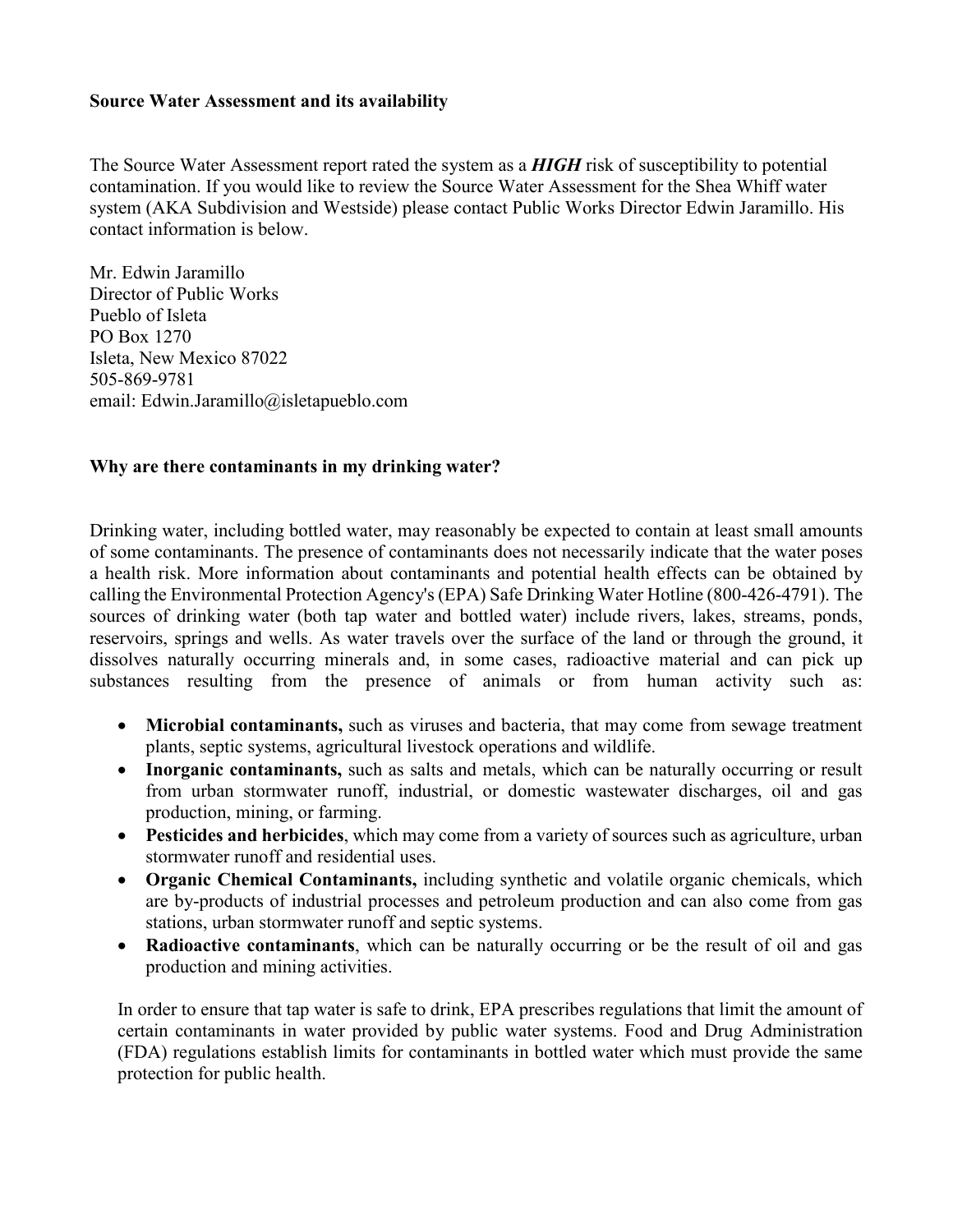#### **How can I get involved?**

The Pueblo of Isleta encourages residents to contact the Public Works Department with any questions, comments or concerns. Our office number is 505-869-5170.

#### **Description of Water Treatment Process**

Your water is treated by disinfection. Disinfection involves the addition of chlorine or other disinfectant to kill dangerous bacteria and microorganisms that may be in the water. Disinfection is considered to be one of the major public health advances of the 20th century.

#### **Water Conservation Tips**

Did you know that the average U.S. household uses approximately 400 gallons of water per day or 100 gallons per person, per day? Luckily, there are many low-cost and no-cost ways to conserve water. Small changes can make a big difference - try one today and soon it will become second nature.

- Take short showers a 5 minute shower uses 4 to 5 gallons of water compared to up to 50 gallons for a bath.
- Shut off water while brushing your teeth, washing your hair or shaving and save up to 500 gallons a month.
- Use a water-efficient showerhead. They're inexpensive, easy to install and can save you up to 750 gallons a month.
- Run your clothes washer and dishwasher only when they are full. You can save up to 1,000 gallons a month.
- Water plants only when necessary.
- Fix leaky toilets and faucets. Faucet washers are inexpensive and take only a few minutes to replace. To check your toilet for a leak, place a few drops of food coloring in the tank and wait. If it seeps into the toilet bowl without flushing, you have a leak. Fixing it or replacing it with a new, more efficient model can save up to 1,000 gallons a month.
- Adjust sprinklers so only your lawn is watered. Apply water only as fast as the soil can absorb it and during the cooler parts of the day to reduce evaporation.
- Teach your kids about water conservation to ensure a future generation that uses water wisely. Make it a family effort to reduce next month's water bill!
- Visit [www.epa.gov/watersense](http://www.epa.gov/watersense) for more information.

## **Cross Connection Control Survey**

The purpose of this survey is to determine whether a cross-connection may exist at your home or business. A cross connection is an unprotected or improper connection to a public water distribution system that may cause contamination or pollution to enter the system. We are responsible for enforcing cross-connection control regulations and insuring that no contaminants can, under any flow conditions,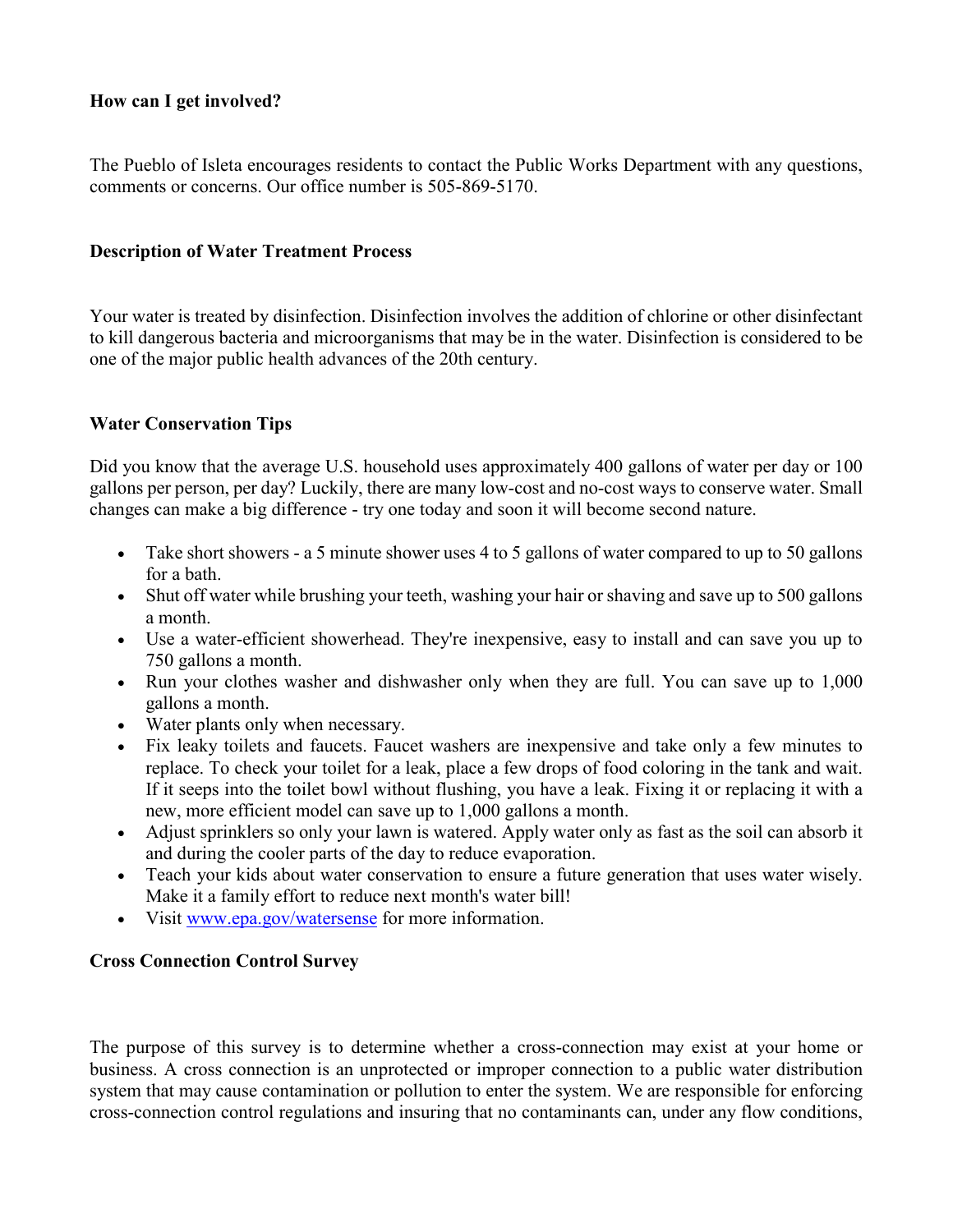enter the distribution system. If you have any of the devices listed below please contact us so that we can discuss the issue, and if needed, survey your connection and assist you in isolating it if that is necessary.

- Boiler/ Radiant heater (water heaters not included)
- Underground lawn sprinkler system
- Pool or hot tub (whirlpool tubs not included)
- Additional source(s) of water on the property
- Decorative pond
- Watering trough

# **Source Water Protection Tips**

Protection of drinking water is everyone's responsibility. You can help protect your community's drinking water source in several ways:

- Eliminate excess use of lawn and garden fertilizers and pesticides they contain hazardous chemicals that can reach your drinking water source.
- Pick up after your pets.
- If you have your own septic system, properly maintain your system to reduce leaching to water sources or consider connecting to a public sewer system.
- Dispose of chemicals properly; take used motor oil to a recycling center.
- Volunteer in your community. Find a watershed or wellhead protection organization in your community and volunteer to help. If there are no active groups, consider starting one. Use EPA's "Adopt Your Watershed" to locate groups in your community, or visit the Watershed Information Network's "How to Start a Watershed Team".
- Organize a storm drain stenciling project with your local government or water supplier. Stencil a message next to the street drain reminding people "Dump No Waste - Drains to River" or "Protect Your Water." Produce and distribute a flyer for households to remind residents that storm drains dump directly into your local water body.

# **Questions?**

The Pueblo of Isleta Public Works Department is available to answer any questions or concerns you may have about your drinking water. Please call our office at 505-869-5170 during regular business hours**.**

## **Significant Deficiencies**

The following deficiencies were noted in 2018:

- The I-25 West water storage tank interior and exterior are in fair to poor shape. The protective interior coating on the I-25 West tank is failing. Corrosion is heavy around the tank access hatch and lid. The interior of the roof also shows signs of coating failure with sections flaking off. The exterior coating system is also failing, there are large areas of surface rust on the tank roof.
- The screen covering the air vent on the aluminum colored water storage tank at the Solar well site has started to crust over.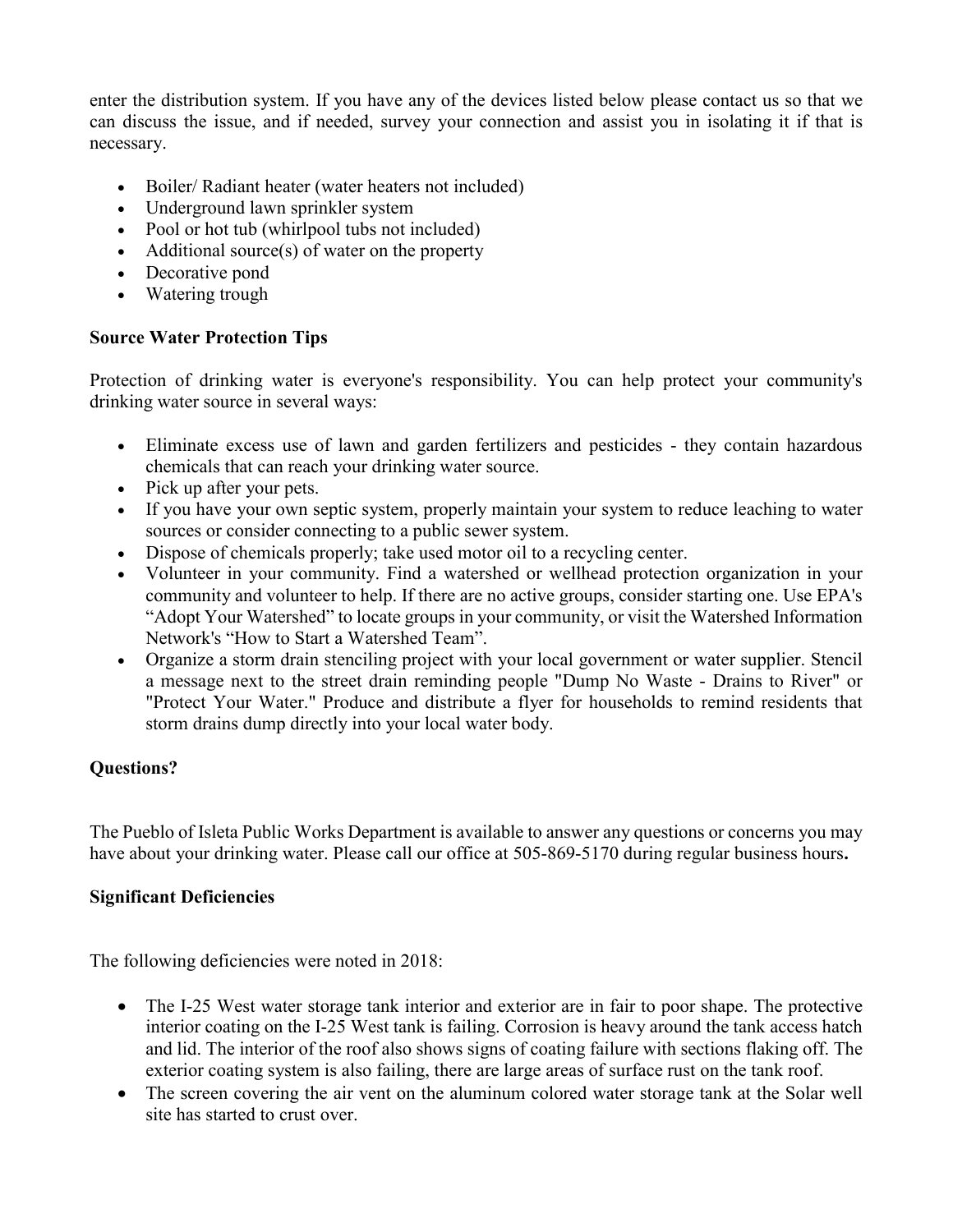- The pumping system for the Los Padillas Well is in overall fair to poor condition with corrosion on the plumbing tree, appurtenances and controls.
- The Pueblo is searching for funding for re-coating the I-25 West storage tank inside and outside. All necessary repair work will also be completed once the funding is secured for this project. Goal is to have this tank re-furbished by December 2025.
- Deficiencies Corrective Actions and EPA Approved Plan
- The aluminum colored storage tank AND the Los Padillas well are going to be taken out of service once a new well and an elevated storage tank are constructed in the Los Padillas area of the Pueblo. This project has been designed and the Pueblo is looking into funding opportunities to construct the new well and the 200,000-gallon elevated storage tank. The goal is to have the new well and elevated tank on-line by the end of 2025.

#### **Additional Information for Lead**

If present, elevated levels of lead can cause serious health problems, especially for pregnant women and young children. Lead in drinking water is primarily from materials and components associated with service lines and home plumbing. Pueblo of Isleta Public Works Department is responsible for providing high quality drinking water but cannot control the variety of materials used in plumbing components. When your water has been sitting for several hours, you can minimize the potential for lead exposure by flushing your tap for 30 seconds to 2 minutes before using water for drinking or cooking. If you are concerned about lead in your water, you may wish to have your water tested. Information on lead in drinking water, testing methods and steps you can take to minimize exposure is available from the Safe Drinking Water Hotline (1-800-426-4791) or at http://www.epa.gov/safewater/lead.

#### **Additional Information for Arsenic**

While your drinking water meets EPA's standard for arsenic, it does contain low levels of arsenic. EPA's standard balances the current understanding of arsenic's possible health effects against the costs of removing arsenic from drinking water. EPA continues to research the health effects of low levels of arsenic which is a mineral known to cause cancer in humans at high concentrations and is linked to other health effects such as skin damage and circulatory problems.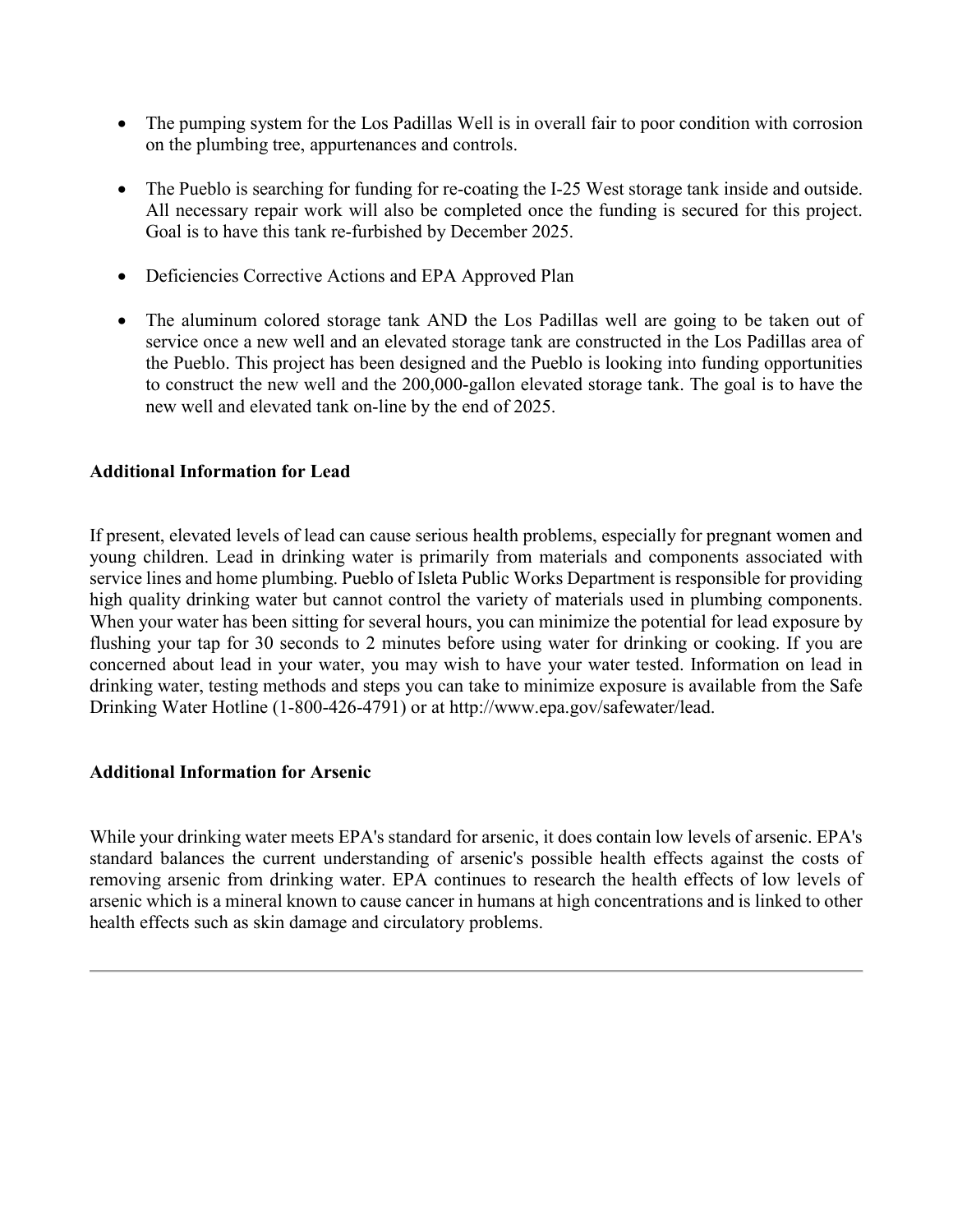# **Water Quality Data Tables**

In order to ensure that tap water is safe to drink, EPA prescribes regulations which limit the amount of contaminants in water provided by public water systems. The table below lists all of the drinking water contaminants that we detected during the calendar year of this report. Although many more contaminants were tested, only those substances listed below were found in your water. All sources of drinking water contain some naturally-occurring contaminants. At low levels, these substances are generally not harmful in our drinking water. Removing all contaminants would be extremely expensive and in most cases, would not provide increased protection of public health. A few naturally-occurring minerals may actually improve the taste of drinking water and have nutritional value at low levels. Unless otherwise noted, the data presented in this table is from testing done in the calendar year of the report. The EPA requires us to monitor for certain contaminants less than once per year because the concentrations of these contaminants do not vary significantly from year to year or the system is not considered vulnerable to this type of contamination. As such, some of our data, though representative, may be more than one year old. In this table you will find terms and abbreviations that might not be familiar to you. To help you better understand these terms, we have provided the definitions below the table.

#### **Detected Regulated Contaminants**

|                                                     | <b>MCLG</b>                        | MCL,           | <b>Detect</b><br>In | Range |               |                       |                  |                                                                                                                                    |  |
|-----------------------------------------------------|------------------------------------|----------------|---------------------|-------|---------------|-----------------------|------------------|------------------------------------------------------------------------------------------------------------------------------------|--|
| <b>Contaminants</b>                                 | <sub>or</sub><br><b>MRDLG MRDL</b> | TT, or         | Your<br>Water       |       | $Low$   High  | <b>Sample</b><br>Date | <b>Violation</b> | <b>Typical Source</b>                                                                                                              |  |
| <b>Disinfectants &amp; Disinfection By-Products</b> |                                    |                |                     |       |               |                       |                  |                                                                                                                                    |  |
|                                                     |                                    |                |                     |       |               |                       |                  | (There is convincing evidence that addition of a disinfectant is necessary for control of microbial contaminants)                  |  |
| Chlorine (as Cl2)<br>(ppm)                          | 4                                  | $\overline{4}$ | 0.99                | 0.45  | 1.57          | 2020                  | No               | Water additive used to control<br>microbes                                                                                         |  |
| Haloacetic Acids<br>$(HAA5)$ (ppb)                  | <b>NA</b>                          | 60             | 5.03                | NA    | 5.03          | 2020                  | No               | By-product of drinking water<br>chlorination                                                                                       |  |
| TTHMs [Total<br>Trihalomethanes]<br>(ppb)           | NA                                 | 80             | 30.5                | 5.95  | 30.5          | 2020                  | N <sub>0</sub>   | By-product of drinking water<br>disinfection                                                                                       |  |
| <b>Inorganic Contaminants</b>                       |                                    |                |                     |       |               |                       |                  |                                                                                                                                    |  |
| Arsenic (ppb)                                       | $\boldsymbol{0}$                   | 10             | 6                   | 3.8   | 6             | 2019                  | No               | Erosion of natural deposits; Runoff<br>from orchards; Runoff from glass<br>and electronics production wastes                       |  |
| Barium (ppm)                                        | $\overline{2}$                     | $\overline{2}$ | 0.06                |       | 0.051   0.064 | 2019                  | No               | Discharge of drilling wastes;<br>Discharge from metal refineries;<br>Erosion of natural deposits                                   |  |
| Fluoride (ppm)                                      | $\overline{4}$                     | $\overline{4}$ | 0.25                | NA    | 0.25          | 2019                  | No               | Erosion of natural deposits; Water<br>additive which promotes strong<br>teeth; Discharge from fertilizer and<br>aluminum factories |  |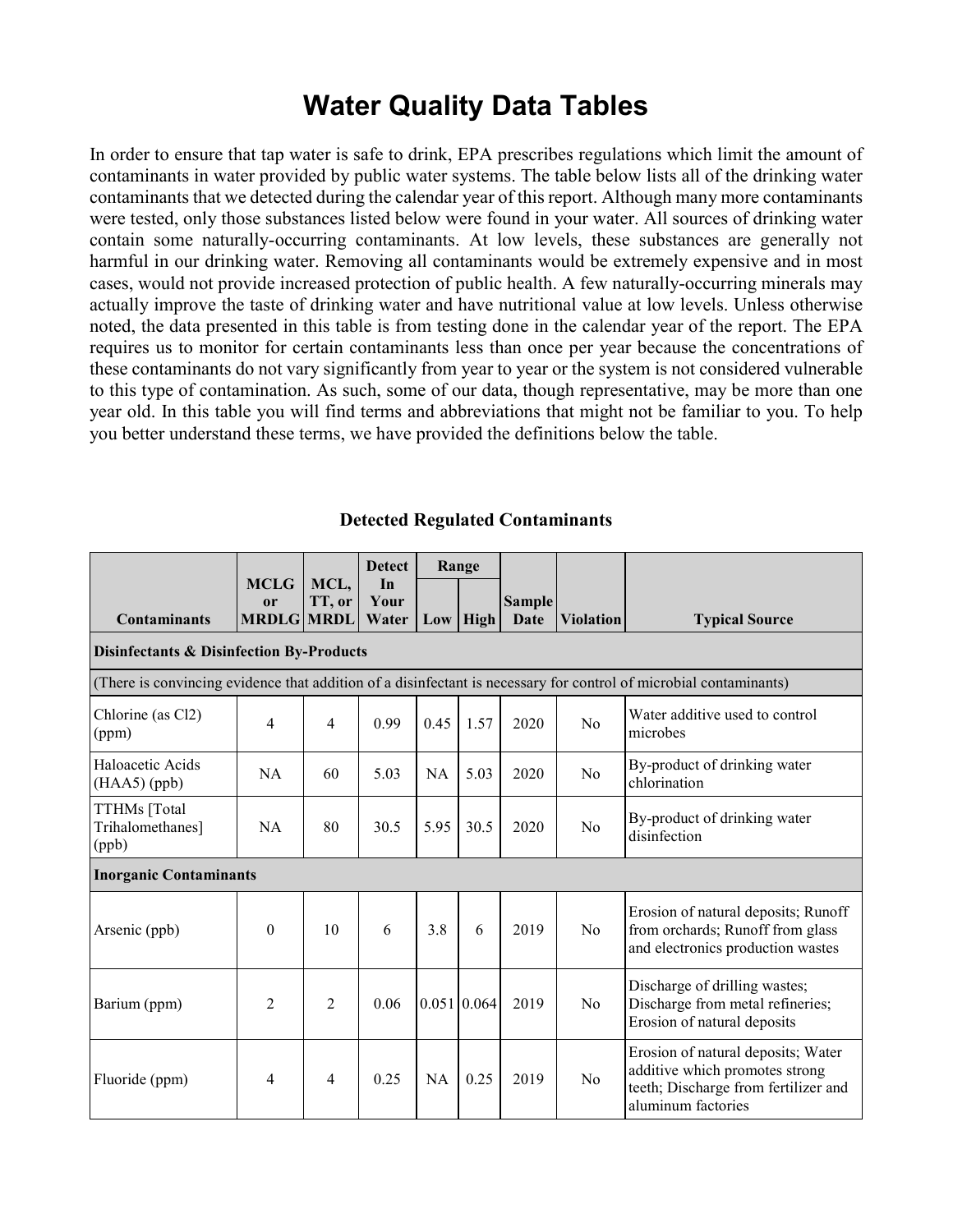|                                                    |                                                   |                |  | <b>Detect</b>                                      | Range                        |                         |  |                       |                                                  |  |                                                                                                                            |                                                                            |
|----------------------------------------------------|---------------------------------------------------|----------------|--|----------------------------------------------------|------------------------------|-------------------------|--|-----------------------|--------------------------------------------------|--|----------------------------------------------------------------------------------------------------------------------------|----------------------------------------------------------------------------|
| <b>Contaminants</b>                                | <b>MCLG</b><br><sub>or</sub><br><b>MRDLG MRDL</b> | MCL,<br>TT, or |  | In<br>Your<br>Water                                |                              | Low High                |  | <b>Sample</b><br>Date | <b>Violation</b>                                 |  |                                                                                                                            | <b>Typical Source</b>                                                      |
| <b>Radioactive Contaminants</b>                    |                                                   |                |  |                                                    |                              |                         |  |                       |                                                  |  |                                                                                                                            |                                                                            |
| Alpha emitters<br>(pCi/L)                          | $\theta$                                          | 15             |  | 5.96                                               | <b>NA</b>                    | 5.96                    |  | 2019                  | No                                               |  | Erosion of natural deposits                                                                                                |                                                                            |
| Beta/photon emitters<br>(pCi/L)                    | $\overline{0}$                                    | 50             |  | 6.95                                               | 6.95                         | 6.95                    |  | 2019                  | No                                               |  | Decay of natural and man-made<br>deposits. The EPA considers 50<br>pCi/L to be the level of concern for<br>Beta particles. |                                                                            |
| Uranium $(ug/L)$                                   | $\Omega$                                          | 30             |  | 5                                                  | 5                            | 5                       |  | 2019                  | No                                               |  |                                                                                                                            | Erosion of natural deposits                                                |
| <b>Contaminants</b>                                | <b>ALG</b>                                        | AL             |  | 90 <sup>th</sup><br>Percentile<br>in Your<br>Water | <b>Sample</b><br><b>Date</b> |                         |  |                       | # Samples<br><b>Exceeding</b><br>AI <sub>1</sub> |  | <b>Exceeds</b><br>AI                                                                                                       | <b>Typical Source</b>                                                      |
| <b>Inorganic Contaminants (Lead and Copper)</b>    |                                                   |                |  |                                                    |                              |                         |  |                       |                                                  |  |                                                                                                                            |                                                                            |
| Copper - action level<br>at consumer taps<br>(ppm) | 1.3                                               | 1.3            |  | 0.093                                              |                              | January to<br>June 2020 |  | $\theta$              |                                                  |  | No                                                                                                                         | Corrosion of household<br>plumbing systems; Erosion<br>of natural deposits |
| Copper - action level<br>at consumer taps<br>(ppm) | 1.3                                               | 1.3            |  | 0.083                                              | July to<br>December<br>2020  |                         |  | $\theta$              |                                                  |  | No                                                                                                                         | Corrosion of household<br>plumbing systems; Erosion<br>of natural deposits |
| Lead - action level at<br>consumer taps (ppb)      | $\theta$                                          | 15             |  | 0.75                                               | January to<br>June 2020      |                         |  | $\theta$              |                                                  |  | No                                                                                                                         | Corrosion of household<br>plumbing systems; Erosion<br>of natural deposits |
| Lead - action level at<br>consumer taps (ppb)      | $\Omega$                                          | 15             |  | 0.57                                               | July to<br>December<br>2020  |                         |  | $\theta$              |                                                  |  | No                                                                                                                         | Corrosion of household<br>plumbing systems; Erosion<br>of natural deposits |

# **Undetected Contaminants**

The following contaminants were monitored for but not detected in your water.

| <b>Contaminants</b>                     | $MCLG$   MCL,  <br>or | TT, or <i>Your</i> |    | MRDLG MRDL Water Violation | <b>Typical Source</b>                                                                          |
|-----------------------------------------|-----------------------|--------------------|----|----------------------------|------------------------------------------------------------------------------------------------|
| Nitrate [measured as<br>Nitrogen] (ppm) | 10                    | 10                 | ND | N <sub>o</sub>             | Runoff from fertilizer use; Leaching from septic tanks,<br>sewage; Erosion of natural deposits |